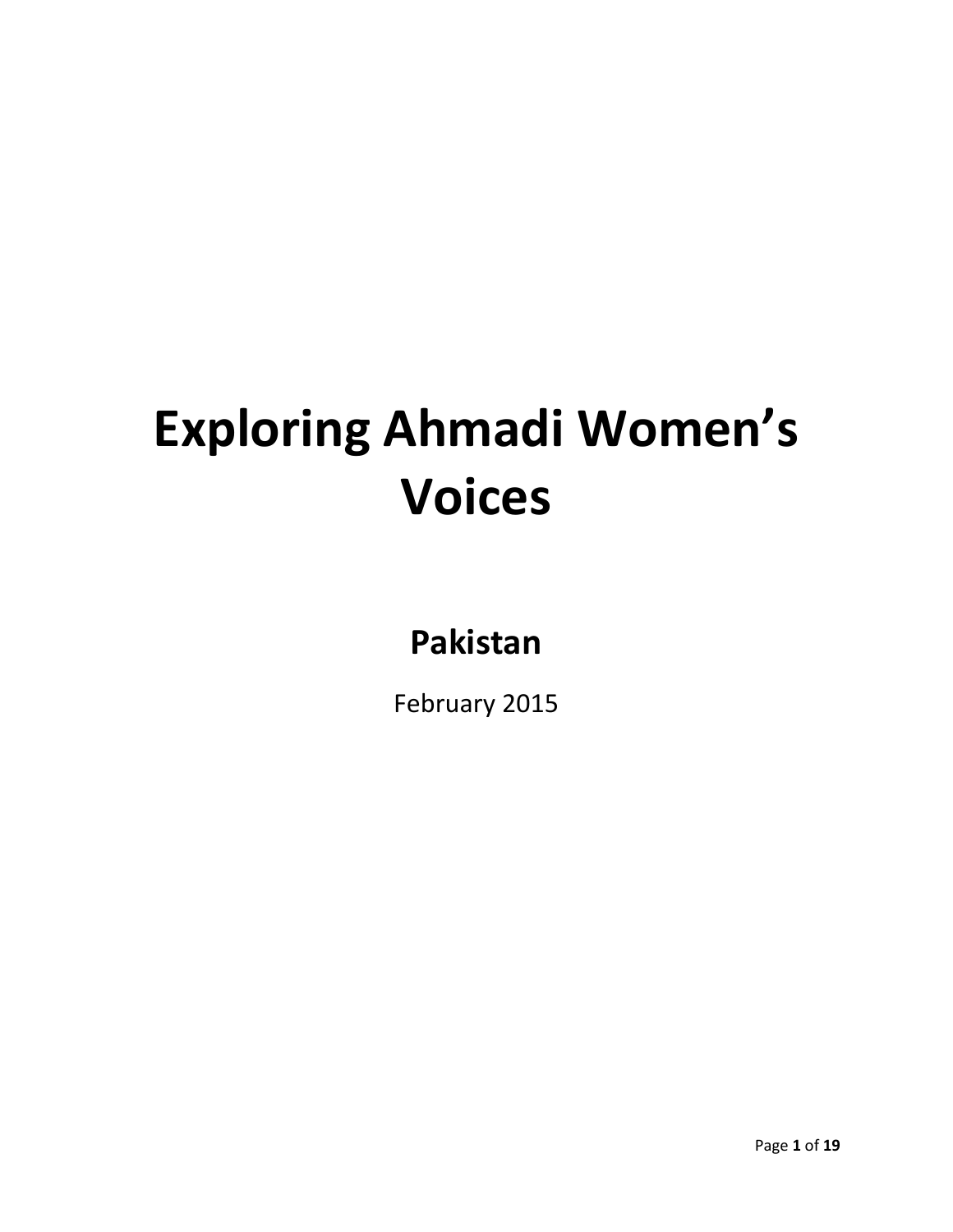

**Kishwar Sultana**, **Lead Researcher**, is a peace activist, trainer, researcher, artist, advisor and founder of several bodies working on women's rights, improved governance, peace and security. In her professional career of 16 years she has directed several projects and programs. She is currently working as Director of Insan Foundation Trust, an NGO focusing on women's empowerment and youth leadership in peace building. Kishwar is a member of the Steering Committee, Women's Regional Network (WRN) on Security and Corruption, a network of women peace activists from Pakistan, India and Afghanistan; Women Waging Peace Network; Afghanistan/Pakistan Peace Dialogue Forum, Provincial Board of Governors (BoG), Local Council Association of the Punjab (LCAP) and Regional Women's Mediators Network. She has served as member of International Working Group on Women, Peace and Security during 2011-2012. She is also member of Provincial CEDAW Committee of Civil Society Organizations and Ending Violence Against Women and Girls Alliance (EVAWGA). Kishwar has authored numerous booklets and illustrated children's books. She holds master's degree in geography from University of the Punjab. She is the first female of her family to obtain a college education and then work professionally.

**Muhammad Asif Rana, Research Assistant**, has been working in the human rights field for the past two decades. He is a communication specialist, covering areas such as peace, conflict, democracy, livelihood rights, gender and governance. He has worked for several local and international organizations and projects.

**Nadia Imtiaz, Research Assistant,** has worked in Pakistan for 10 years with the education management charity, running skill development programs and rights based English language and Communication Skills programs. She is currently enrolled as a PhD candidate at London South Bank University. Her research focuses on the impact of Human Rights Education on sectarian and ethnic violence in fragile states.

**Chelsea Soderholm** is the Regional Coordinator of the Women's Regional Network, a network of women leaders across Afghanistan, Pakistan and India, working within and beyond borders to ensure the enshrinement and protection of human rights, sustainable development and women's full participation in equitable growth.

**Beena Sarwar, Editor,** is a journalist, artist and documentary filmmaker from Pakistan focusing on media, gender, peace and human rights issues, as a long-time activist with the gender, peace and human rights movements in Pakistan and abroad. She was thrice elected Council member of the Human Rights Commission of Pakistan. Academic fellowships include: Chevening Fellow (Goldsmiths College, University of London), Nieman Fellow (Harvard University) and Research Fellow (Carr Center for Human Rights Policy at Harvard Kennedy School). She has extensive experience in television and print media in Pakistan and abroad. Beena is currently based in Cambridge, MA. She blogs at Journeys to Democracy [\(www.beenasarwar.com\)](http://www.beenasarwar.com/). Twitter: @beenasarwar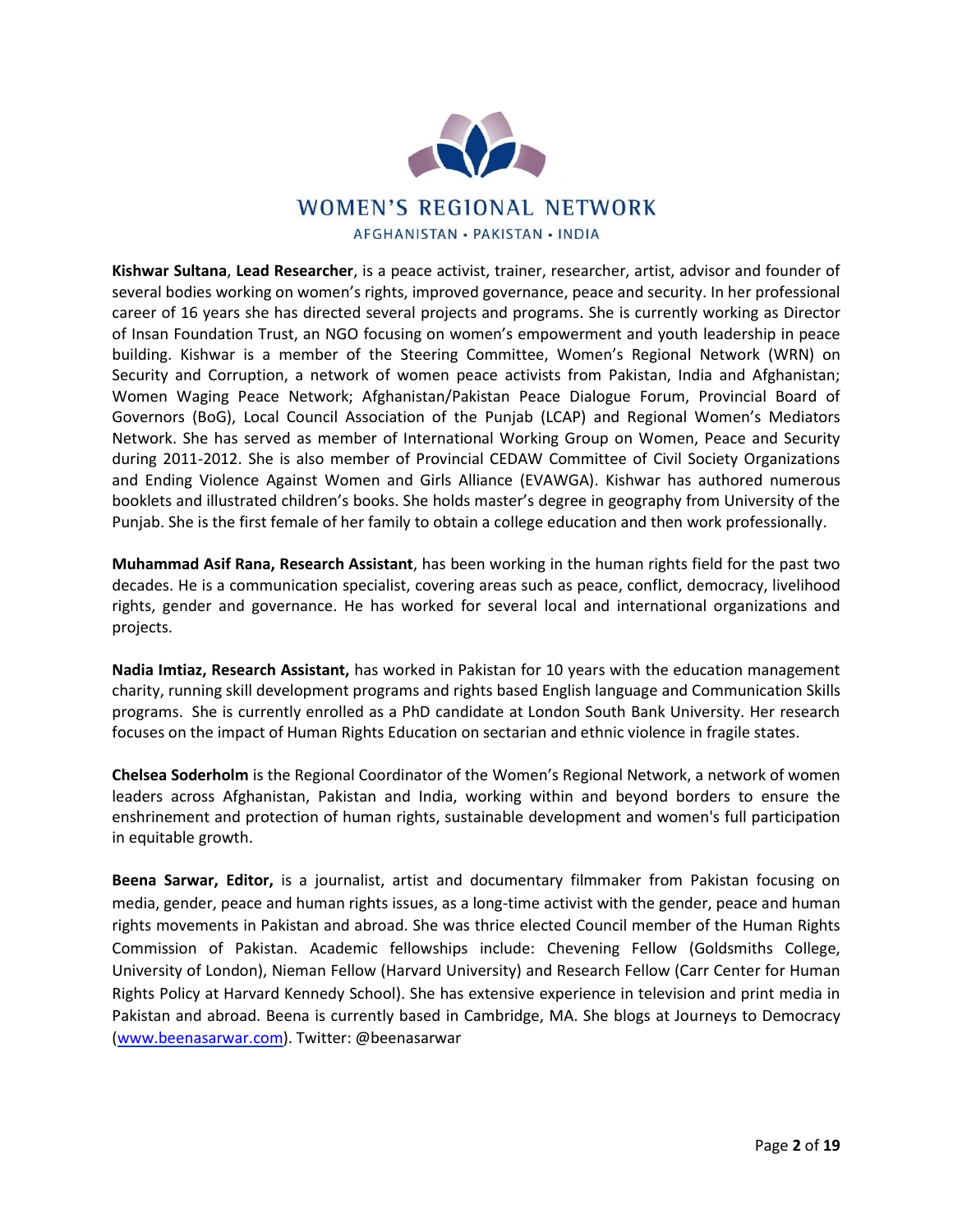# **Exploring Ahmadi Women's Voices**

**Pakistan**

February 2015

## **The Women's Regional Network**

The Women's Regional Network (WRN) is a network of women working within and beyond borders to enshrine and protect human rights and sustainable development and enable women's full participation in equitable growth to ensure a more peaceful and just world. The membership is a dynamic network of women peacemakers from Afghanistan, Pakistan and India, including activists, researchers, academics, students, educators, entrepreneurs and development practitioners, as well as supporters outside the network. The Network works to ensure that women from a wide cross section of ethnic, religious and geographical areas are represented.

## **The Community Conversations**

How do you take discussions about security, conflict, militarisation and governance outside elite security policy circles? How do you bring more women's voices into this discussion? How do we integrate their experiences and concerns into the security discourse? Brainstorming around these questions generated the idea of Women's Regional Network 'Community Conversations' (CCs).

The WRN documents women's voices on issues of security, militarization and corruption to understand their experiences, fears and insecurities, acknowledging their contribution to justice, peace and social reintegration processes and highlighting the creativity and agency women have shown in adapting their lives to conflict conditions. Women's experiences, their fears, their courage, their priorities and solutions are the focus of the CCs.

The process thus far has generated rich and detailed accounts of the gendered social impact of politicised violence, militarisation and corruption on the lives of women. The process amplifies the voices of women and provides countless examples of women as agents of change rather than victims.

For this report, WRN conducted Community Conversations with 36 women from the Ahmadiyya community both in Pakistan and abroad with members of the diaspora who have fled persecution in Pakistan. These women were from all cross sections of society including civil society leaders, teachers, student and housewives, from Islamabad, Lahore, Faisalabad, Multan, Peshawar and Quetta, from urban to semi urban areas. While the information related in this report is authentic, most names and other details have been changed for security reasons.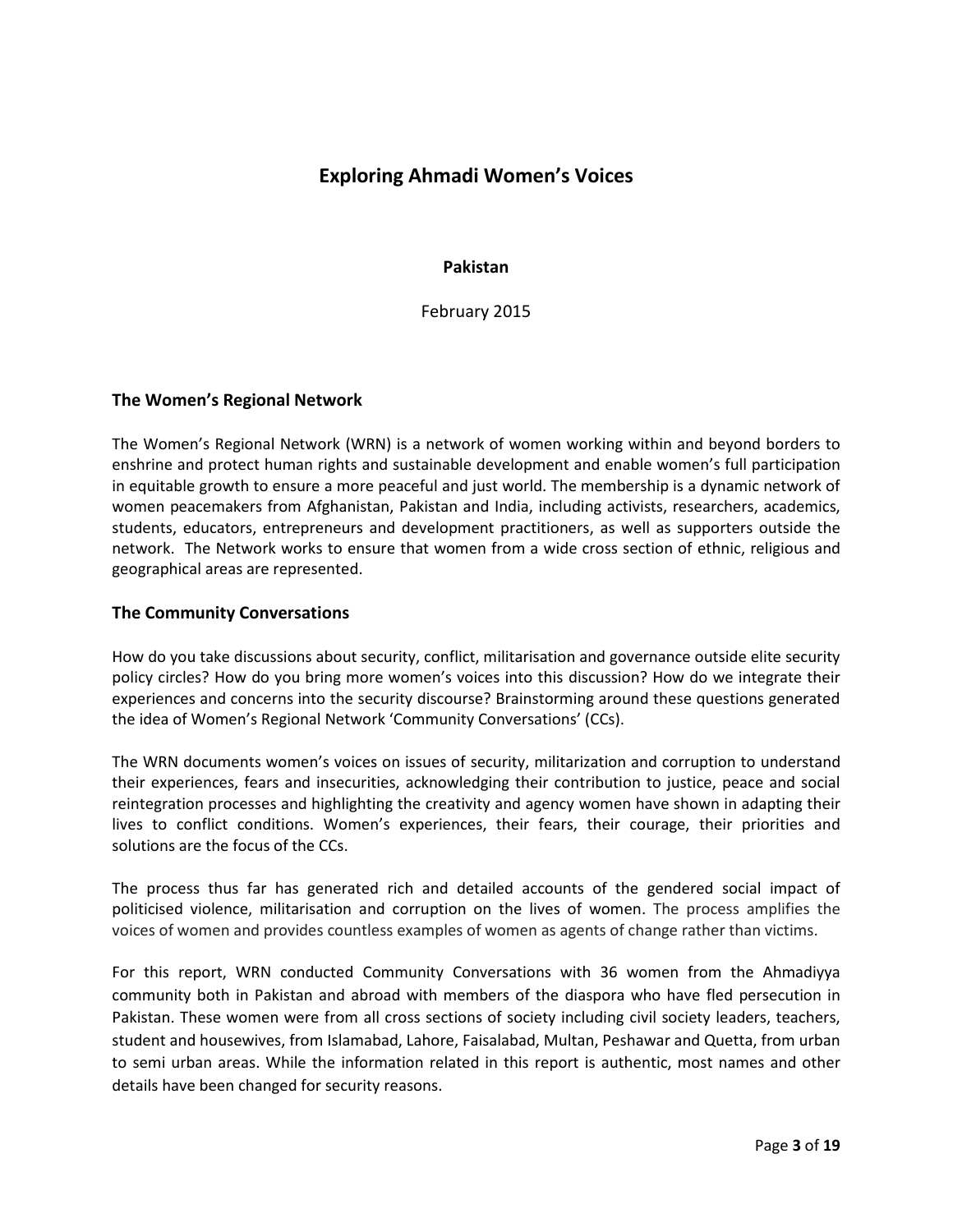The objective of this paper is to understand Ahmadiyya women's experiences and fears, to affirm their courage, and to find policy and program support areas for the international community and government of Pakistan, in order to address the human rights concerns of the Ahmadiyya community.

Due to the reasons explained further on in this report, the very issue of the Ahmadiyya belief is a sensitive and emotional one in Pakistan. Perhaps because of this, there is very little documentation on the voices of Ahmadi women. This is why WRN also employed the technique of community conversations besides using secondary resources. We asked the participating Ahmadi women openended questions in person as well as through questionnaires about their experiences as Ahmadi women, about incidents of discrimination and violence, their fears and apprehensions, and their hopes from the national and the international community.

This paper appears at a time when Pakistan is fighting against militants and extremism on its soil. Pakistani is also fighting the extremists' narrative that feeds upon the Ahmadi issue as this paper tries to explain. The timing is crucial because the narrative and the will of the country shall determine its future course. The issue is also critical to the country's relationship with the global community that is supporting Pakistan to uproot the menace of terrorism and extremism. In this sense, the subject of Ahmadiyya persecution sets the tone regarding how the state of Pakistan views the questions of social cohesion, inclusion, human rights and peace in coming years. This paper is expected to generate examples of policy and program interventions that may be useful for Ahmadiyya community in the region too.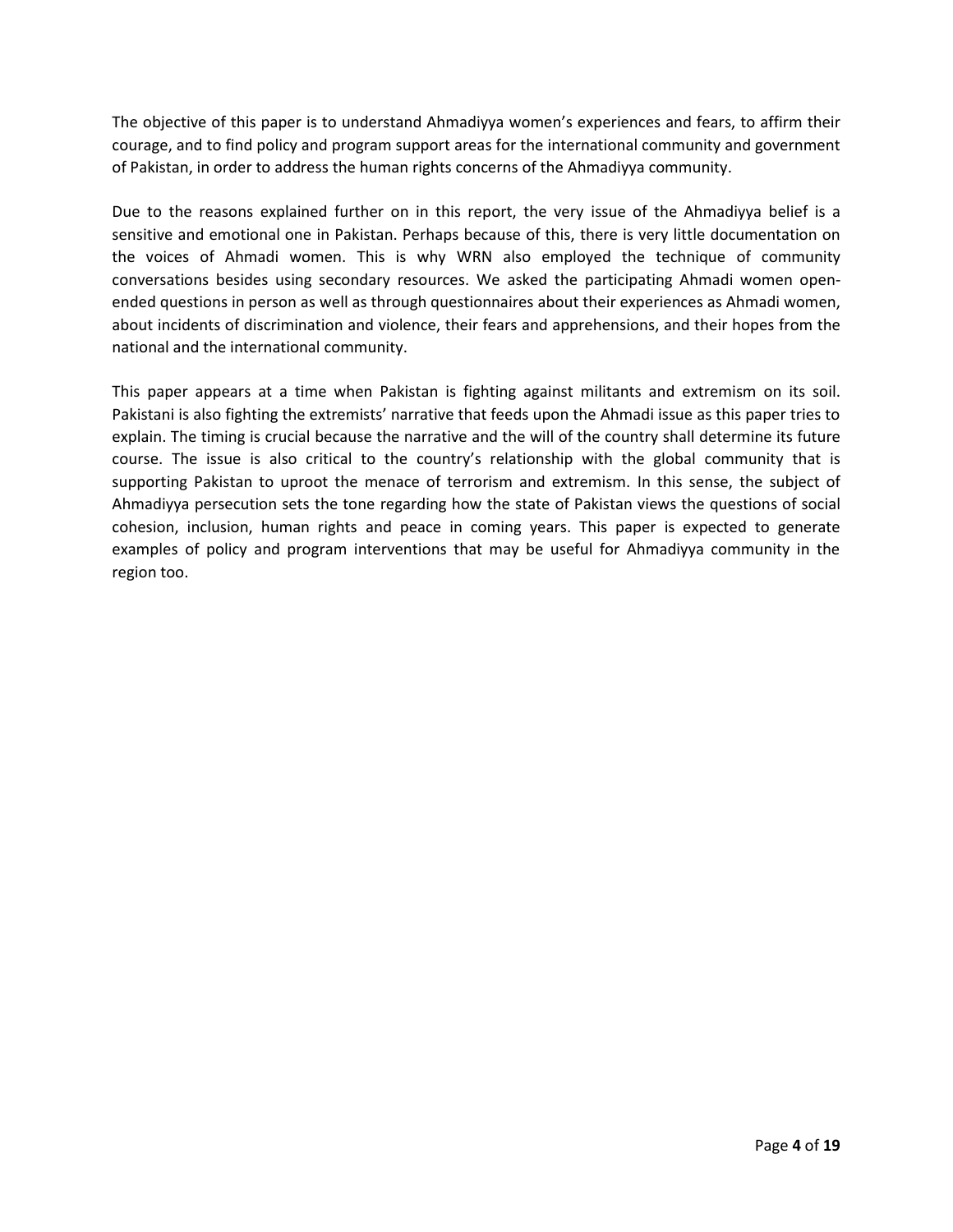# **Introduction**

## **Who are the Ahmadis?**

The Ahmadiyya community officially refers to itself as the Ahmadiyya Muslim Jamaat. It emerged in the village of Qadian in Punjab, India, in the late 1880s when a spiritual leader named Mirza Ghulam Ahmed (1835-1908) declared himself to be the Mujaddid (divine reformer) and the Promised Messiah in line with prophecies in different religions, including Islam. Followers of the Ahmadiyya belief system are called Ahmadis. The Jamaat preaches and provides spiritual guidance to its followers through Caliphates, and has a presence in 204 countries around the world, including UK, Europe, Africa, USA and parts of Asia. The world's Ahmadiyya population is estimated to be between 10 and 20 million. The Jamaat claims that its adherents number tens of millions.

A cornerstone of the Ahmadiyya community's faith is their belief in non-violence. The community also believes in proselytizing, and is behind many of the conversions to Islam in other countries. The legendary boxer Cassius Clay who became Mohammad Ali after converting to Islam owed his new faith to Ahmadi missionaries. The Ahmadi belief in non-violence was one of the factors behind Ali's becoming a conscientious objector and refusing to participate in the Vietnam War.

Pakistan, with a population of over 180 million people, has the world's largest Ahmadi population, estimated at between two and five million. After the partition of India and the formation of Pakistan in 1947, the Jamaat moved its headquarters from Qadian to Rabwah in Punjab on the Pakistani side. Rabwah<sup>1</sup> has an Ahmadi-majority population numbering about  $60,000$ . The headquarters were moved to London after 1984 when the persecution of Ahmadis began in earnest in Pakistan, following the then military dictatorship's imposition of laws targeting the community and making it a criminal offense for them to practice their faith as Muslims.

## **The finality of Prophethood: An emotive issue**

 $\overline{\phantom{a}}$ 

Ahmadis believe that Mirza Ghulam Ahmad, the founder of their sect, took birth in the likeness of Jesus, to bring about peace and eliminate religiously motivated wars and bloodshed. However, his claim to be messiah is a big controversy in the Muslim world. Many orthodox Muslims consider Ahmadis to be heretics and some countries ban or prevent them from practicing their faith as Muslims. Differences are centred around the meaning of *Kahatam An-nabiyyin* (The Final Prophet). All Muslims believe in the finality of Prophet-hood of the Prophet Muhammad (on Him be peace). Many consider as heresy Mirza Ghulam Ahmad's claim that he is the promised Messiah.

One of the arguments advanced at the time of the Second Amendment was that officially declaring the Ahmadis to be non-Muslim would prevent violence against them, as people would no longer be "compelled" to take the law into their own hands. However, the persecution has only intensified. Like the proverbial camel that was allowed to put a foot into his master's tent but then took over the whole tent, the "religious" right in Pakistan has taken the opening that was provided by such appeasement and has continued to appropriate more space.

<sup>&</sup>lt;sup>1</sup> Officially re-named Chenab Nagar in 1999, but still primarily known as Rabwah.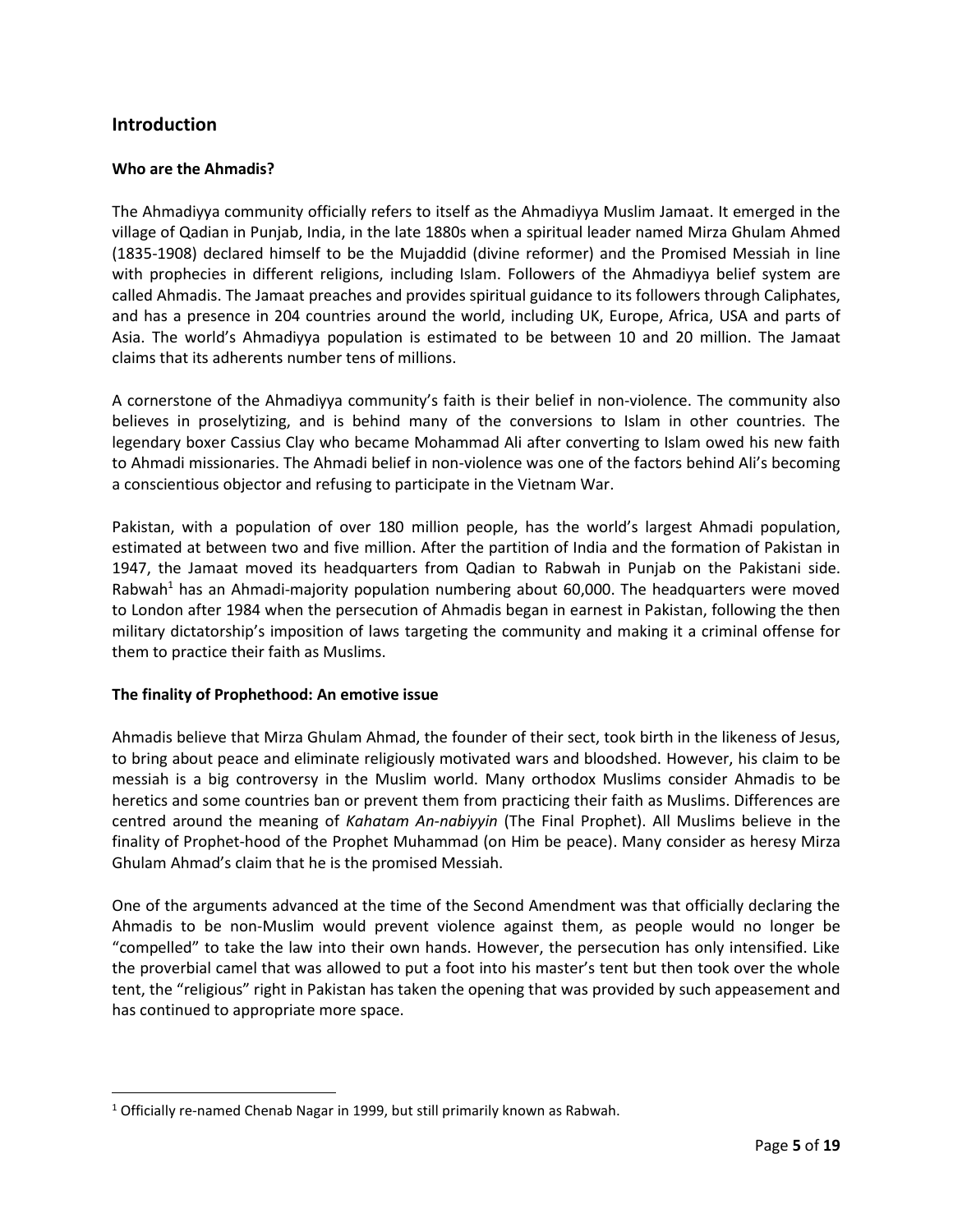One way that that militant extremists gather support and churn up emotions is by alleging disrespect to the Prophet of Islam (on Him be peace). The Khatm-e-Nabuwwat (Finality of Prophethood) is one of several such organisations that has taken it upon itself to protect the honour of the Prophet as the last prophet. They regularly take out rallies and hold conferences against the Ahmadiyya community, terming them as heretics and distributing pamphlets against them. They also justify the murder of Ahmadis as a religiously sanctioned act that will win the killer a place in heaven. The Khatm-e-Nabuwwat lobby and its allied groups are also behind most of the 'blasphemy' cases in Pakistan.

Fearing a backlash from religious forces in Pakistan who command formidable street power, the government appears unwilling or unable to act against those who indulge in hate-speech or incitements to violence, including the placing of banners in public places.

## **Persecution in the name of religion**

 $\overline{\phantom{a}}$ 

The persecution of Ahmadis began as early as 1953, when hundreds of Ahmadis were killed in Lahore in politically orchestrated riots engineered by "religious" parties, groups and individuals who took out rallies, made speeches inciting violence and published provocative articles. Some 200 Ahmadis were killed before the government imposed a limited martial law in Lahore for three months.

Anti-Ahmadi riots in 1974 led to the killing of dozens more Ahmadis. Enraged mobs desecrated Ahmadi mosques and graves. The riots culminated in the Second Constitutional Amendment<sup>2</sup> that officially declared Ahmadis to be non-Muslims on the grounds that they do not regard Prophet Muhammad (on Him be peace) as the final Prophet. The Second Constitutional Amendment set the foundation for the subsequent persecution of Ahmadis and discrimination against them.

Ten years after the Second Amendment, then military dictator General Zia ul Haq promulgated Ordinance XX, 1984, that amended the Pakistan Penal Code (PPC) to restrict the freedom of religion and expression of Ahmadis. The new laws, sections 298-B and 298-C criminalize Ahmadis' "posing" as Muslims, calling their faith Islam, preaching or propagating their faith. These laws make it a criminal offense for Ahmadis to greet other Muslims in the customary Islamic manner, to declare their faith publicly, build places of worship or call them mosques, make the call to prayer (*Azaan*), recite their holy book (the Quran) aloud, or even offer funeral prayers in the Muslim way. An Ahmadi "who directly or indirectly, poses himself as a Muslim, or calls, or refers to, his faith as Islam, or preaches or propagates his faith, or invites others to accept his faith, by words, either spoken or written, or by visible representations, or in any manner whatsoever outrages the religious feelings of Muslims" can be awarded a three year prison [sentence](http://www.pakistani.org/pakistan/legislation/1860/actXLVof1860.html).

It is now irrelevant that these developments ran contrary to the views of Pakistan's founding father Muhammad Ali Jinnah, who had refused to accept the demand of extremist groups to declare the Ahmadis as non-Muslims.

The persecution of the Ahmadiyya community in Pakistan is not only severe, but also very systematic. Extremist forces deliberately use this issue, capitalising on the emotional appeal of defending the honour of the Prophet (peace be upon Him) by scapegoating the Ahmadis. Because it is a criminal

<sup>&</sup>lt;sup>2</sup>The Second Amendment (September 7, 1974) was pushed through under Saudi pressure, as Dr. Mubashir Hassan, a close aide of the then Prime Minister Zulfiqar Ali Bhutto acknowledged years later.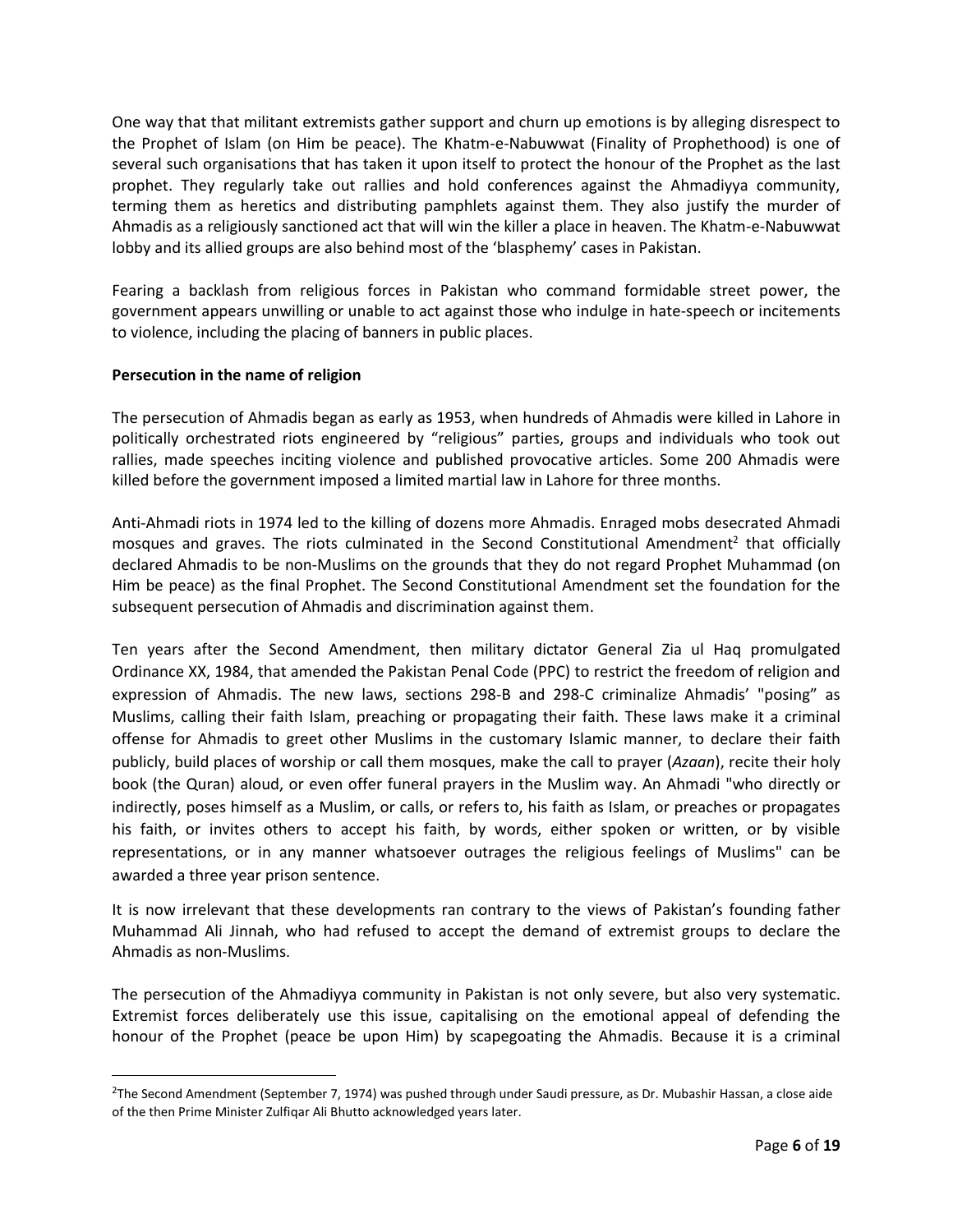offense for them to practice and profess their faith, the discrimination starts at birth when they can face legal proceedings for following Muslim rituals. Even in death there is no respite as their graves are defaced for bearing Islamic inscriptions.<sup>3</sup> Ahmadis are forced to officially identify themselves as non-Muslims, contrary to their own beliefs. This is the only community in Pakistan that abstains from exercising its right to vote in protest at not being allowed to vote as Muslims. This too is a leftover law from the Zia regime that imposed 'separate electorates' on Pakistan – there separate electoral lists for Muslims and non-Muslims including Ahmadis. They refuse to vote as non-Muslims because they consider themselves to be Muslims.

While signing for official documents like admission forms for examinations, passports, identity cards and affidavits, Pakistani Muslims have to sign a declaration stating their belief in the absolute finality of Prophethood of Mohammad (peace be upon him) and attesting that Mirza Ghulam Ahmed was an "imposter *nabi*" (prophet) and that his followers are non-Muslims. This symbolic detestation towards a particular community feeds the extremist narrative and legitimizes the systemic marginalization, hatecrimes and aggressive attacks on lives and property of Ahmadiyya community.

The extremist lobby is also behind the distribution of hate-material like notices placed on shop windows announcing that Ahmadis are not welcome. Stickers distributed to schoolchildren to write their names in and place on their notebooks contain a line to the effect that "I will not be taught by a Qadiani (derogatory term for Ahmadi) teacher."

While the law prohibits hate-speech and discrimination, there are few avenues for the Ahmadis to turn to for redress. The security agencies themselves are often involved in "harassment and in framing false charges against Ahmadis, or have stood by in the face of anti-Ahmadi violence", as a Human Rights Watch report notes. 4

In a survey of students and teachers at private schools, who are privileged and considered to be moderate, many were of the considered opinion that Ahmadis do not deserve equal opportunities and rights. <sup>5</sup> This perception translates into bigotry, violence, and marginalization even in times of crisis such as floods and earthquakes. In the 2010 floods, for example, some 500 Ahmadi families were denied humanitarian aid because of their religious identity.<sup>6</sup>

Prominent Ahmadis including doctors are frequently targeted and killed.<sup>7</sup> One of the worst attacks on the Ahmadi community took place in Lahore in May 2010, when the Tehreek-e-Taliban Pakistan (TTP) simultaneously attacked two of their worship places (that they cannot refer to as mosques), killing 90 people on the spot and injuring 108 children, youth and adults. Three days later, militants attacked the

 $\overline{\phantom{a}}$ 

<sup>3</sup>Asad Hashim, "Pakistan's Ahmadiyya: An 'absence of justice,"*Al Jazeera,* 7 Aug. 2014,

<http://www.aljazeera.com/indepth/features/2014/08/pakistan-ahmadiyya-an-absence-justice-20148616414279536.html> [Accessed 1 Feb. 2015)

<sup>4</sup>Human Rights Watch. 27 May 2012. "Pakistan: Prosecute Ahmadi Massacre

Suspects." [http://www.hrw.org/news/2012/05/27/pakistan-prosecute-ahmadi-massacre-suspects.](http://www.hrw.org/news/2012/05/27/pakistan-prosecute-ahmadi-massacre-suspects) Accessed 20 Feb. 2015.

<sup>5</sup> Tariq Rahman,"Passports to Privilege: The English-Medium Schools in Pakistan,"*Peace [and Democracy in South Asia](http://www.thdl.org/texts/reprints/pdsa/pdsa_01_01_04.pdf) 1*, No. 1, (2005).

<sup>6</sup>Atif M. Malik, "Denial of Floor Aid to the Ahmadiyya Muslim Community in Pakistan," *Health and Human Rights Journal* 13, no.1, (2011). <http://www.hhrjournal.org/2013/08/20/denial-of-flood-aid-to-the-ahmadiyya-muslim-community-in-pakistan/> [Accessed 5 Feb. 2015]

<sup>7</sup> Beena Sarwar."Poison in the body politic and the Ahmadi issue."*The News on Sunday*, 26 October 2014, <http://tns.thenews.com.pk/poison-in-body-politic-and-the-ahmadi-issue/> [Accessed Feb. 20 2015]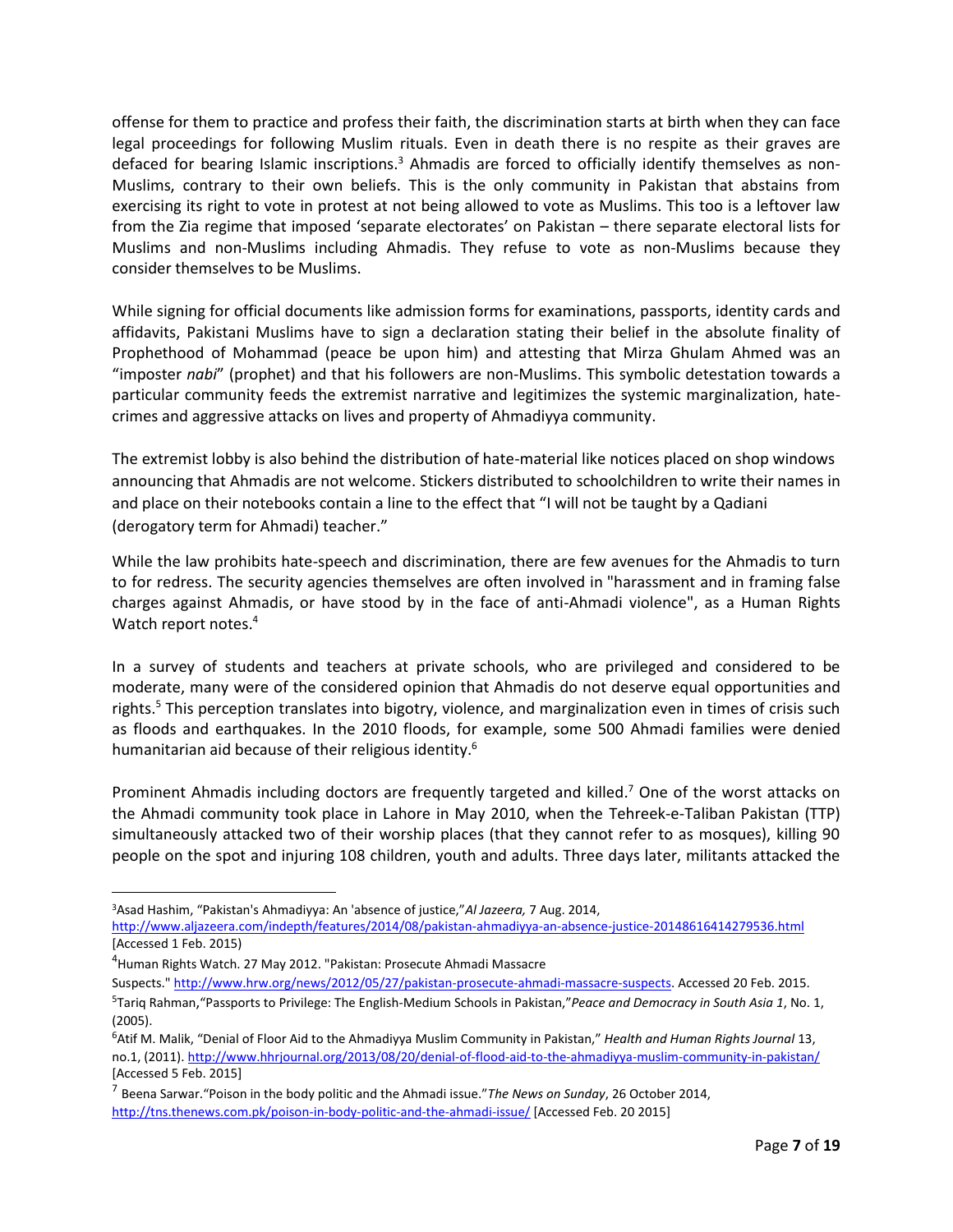hospital where the injured were being treated. Twelve police officials and hospital staff were killed because they were treating and protecting injured Ahmadis.<sup>8</sup>

The anti-Ahmadi narrative that has developed in Pakistan even leads to national heroes being sidelined regardless of their distinctions in any field, art, science, medicine, defense, literature or diplomacy. The eminent physicist Dr. Abdus Salam is the most prominent example of this 'otherness'. Because of Dr Salam's faith as an Ahmadi, Pakistan downplayed his achievement as the country's first (and only, until Malala Yousufzai in 2014) Nobel Laureate, with Nobel Prize for Physics in 1979. Dr Salam received the Nobel award dressed in traditional Pakistani Punjabi attire and quoted the verses of the Quran in his acceptance speech. Yet on his return to Pakistan in December 1979, there was no public reception for him. Threats of violence by the Islami Jamiat-i-Tulaba, student wing of the right-wing Jamat-e-Islami, prevented him from delivering a lecture at Quaid e Azam University Islamabad. Other institutions found it difficult to invite him for the same reason. Dr Salam lived in exile after the Second Amendment declared his community to be non-Muslim. He died in Oxford, UK, in 1996 but was buried in Rabwah, Pakistan. Later, under court orders the word 'Muslim' was removed from the epitaph on his tombstone, because Pakistan's laws do not allow members of the Ahmadiyya community to call themselves Muslims. Thus the epitaph on Dr Salam's tombstone now reads: "First \_\_\_\_\_ Nobel Laureate" as no one thought to at least replace "Muslim" with "Pakistani."

## **'Blasphemy"**

 $\overline{\phantom{a}}$ 

In addition to Ordinance 20, the Gen. Zia-ul-Haq regime made other amendments to the Pakistan Penal Code (inherited from the 1860 British colonial law) that particularly impacted non-mainstream religious minorities. The new laws added to the old British law relating to religious offenses. Additions made to section 295 that dealt with injuring or defiling any place of worship or insulting anyone's religion focused on insult and injury to Muslims and Islam. Sections 295-A, B, and C now made it a criminal offense to defile the Quran, to insult the wives, family, or companions of the Prophet of Islam, or to commit any act of apostasy or disrespect to the Prophet Muhammad (on Him be Peace). These laws have come to be known as the 'blasphemy law' of Pakistan. Convictions under the last one, 295-C, carry a mandatory death sentence since the option of life imprisonment lapsed in 1992.

The unscrupulous have found a convenient handle in these laws to further the rhetoric of religion as well as to settle scores, as the independent Human Rights Commission of Pakistan (HRCP) has been documenting since 1992. In this overall context, the Ahmadiyya community that orthodox Muslims consider as heretical is particularly vulnerable and open to vicious persecution that has increased over the years.

The first 'blasphemy murder', that of a Christian teacher who was falsely accused of insulting the Prophet of Islam (peace be upon Him), took place in 1992, soon after the option of life imprisonment as a punishment lapsed. HRCP has observed that the severity of the punishments under these laws makes them more liable to be misused. Independent investigations into many such cases indicate that economic interests and rivalries are often involved when it comes to the motives behind such allegations.

<sup>8</sup>"[Pakistan: Massacre of Minority Ahmadis,](http://www.hrw.org/news/2010/06/01/pakistan-massacre-minority-ahmadis)"*Human Rights Watch*, 1 June, 2010, <http://www.hrw.org/news/2010/06/01/pakistan-massacre-minority-ahmadis> [Accessed 1 Feb. 2015]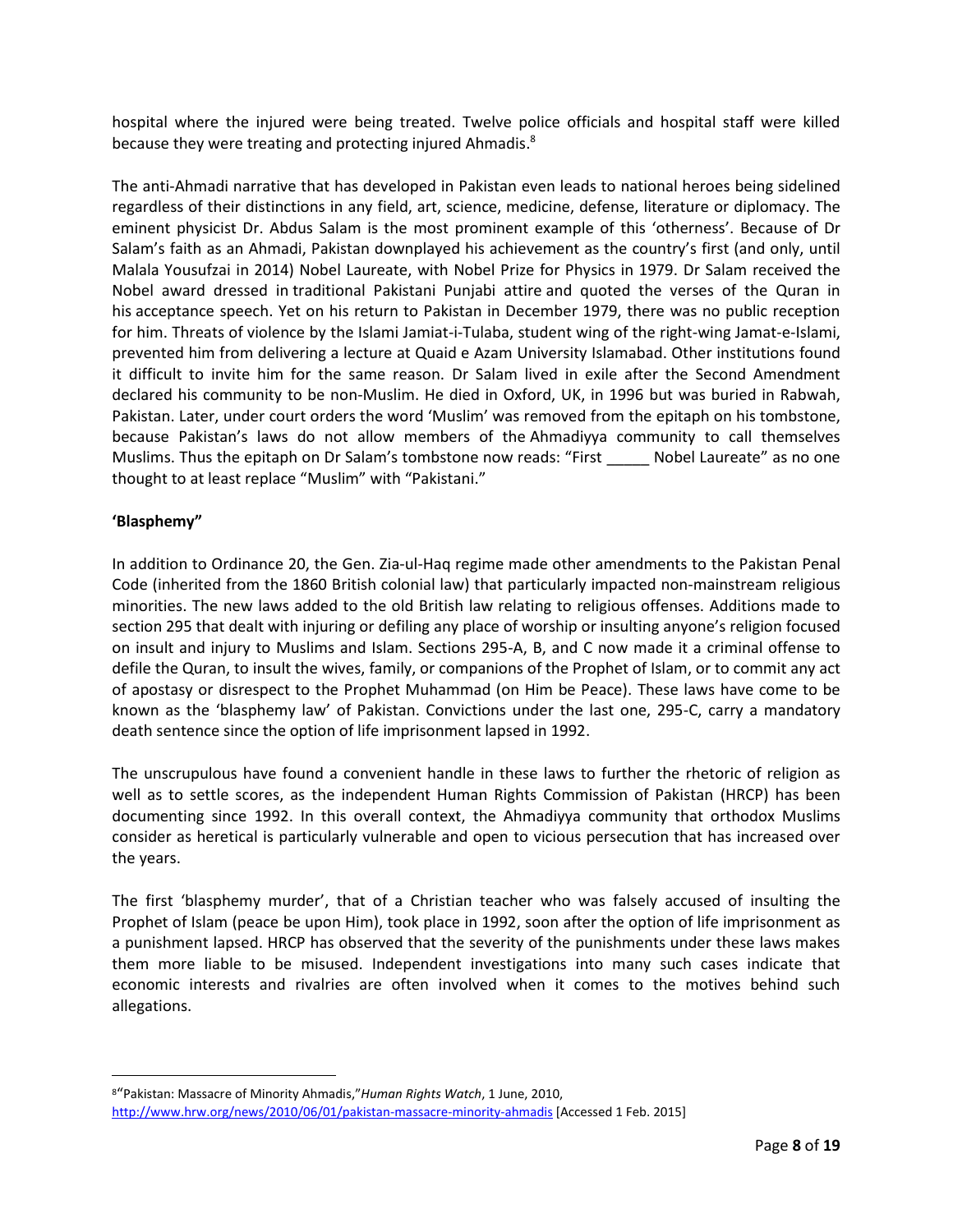While about half the 'blasphemy' cases filed in Pakistan are against mainstream Muslims, the other half is disproportionately against non-Muslims especially Ahmadis who were in 1974 constitutionally declared to be non-Muslim. Judges at the district court level are often intimidated by mobs – many of them members of banned militant outfits. This makes judges wary of acquitting those accused of 'blasphemy', especially in high-profile cases.

Some of those accused of 'blasphemy' remain on death row for years as the Supreme Court leaves appeals against the capital punishment pending in such cases. Sometimes the accused fall victim to mob violence or are killed in prison by a fellow inmate or a guard. The fortunate may be released after acquittal but not before they have languished in prison for years. And even then, they may have to flee the country for their lives as fanatics feel justified in targeting them despite the acquittal, considering the very allegation of blasphemy to be enough to kill them.

# **Ahmadi Women**

## **Insecurity**

 $\overline{\phantom{a}}$ 

There is general insecurity in Pakistan given the ongoing deterioration of law and order and the attempts of the 'religious' right (linked to the global 'terror' network) using religion as a pretext to remain in the limelight and appropriate political power. In this context, most people feel unsafe, with members of different communities being particularly at risk if they belong to communities that the extremists consider to be heretical or non-Muslim. This includes Pakistan's Shias, Hindus, Christians and of course, Ahmadis. Within each community, women are particularly vulnerable. And as members of the most persecuted community, Ahmadiyya women feel doubly insecure.

In July 2014, a mother and two of her children died in a fire when a charged mob reacting to an allegation of 'blasphemy' looted and torched the Ahmadiyya community's houses in Gujranwala district, not far from the provincial capital Lahore. A seven-month pregnant woman had a miscarriage and lost her baby due to the attack.<sup>9</sup> The mob refused to let the fire-trucks through as the police stood helplessly by. Months later, as of January 2015, twenty-three Ahmadi families, consisting of about 125 individuals, were still unable to return to their homes.<sup>10</sup>

This gruesome act and the state's feeble response are particularly alarming in a country that has nuclear weapons and is fighting a war on terror. The barbaric attack on a school at Peshawar in December 2014 where Taliban killed nearly 150 school children and teachers underlines the desperation of the militants and the helplessness of the state. Women are particularly affected by these phenomenon a conservative, patriarchal culture now marked by horror and uncertainty. They battle against emotional, psychological, social, economic and political insecurities on daily basis.

The Women's Regional Network (WRN) talked to 36 Ahmadi women from around Pakistan. Most are from Punjab province, but some are from south of Punjab, Khyber Pakhtunkwa and Balochistan. Some of the women talked to WRN from countries like USA, UK and elsewhere, where they had fled because of

**<sup>9</sup>** Three Ahmadis, including two minors, killed in [Gujranwala](http://tribune.com.pk/story/741943/three-including-two-minors-dead-in-gujranwala-clash/), Express Tribune, 14 July, 2014 <http://tribune.com.pk/story/741943/three-including-two-minors-dead-in-gujranwala-clash/> [Accessed 15 Feb, 2105] <sup>10</sup> Beleaguered [denomination:](http://tribune.com.pk/story/818461/beleaguered-denomination-ahmadis-running-from-pillar-to-post-to-return-to-their-homes/) Ahmadis running from pillar to post to return to their homes, Express Tribune, 8 Jan. 2015. <http://tribune.com.pk/story/818461/beleaguered-denomination-ahmadis-running-from-pillar-to-post-to-return-to-their-homes/> [Accessed 20 Feb. 2015]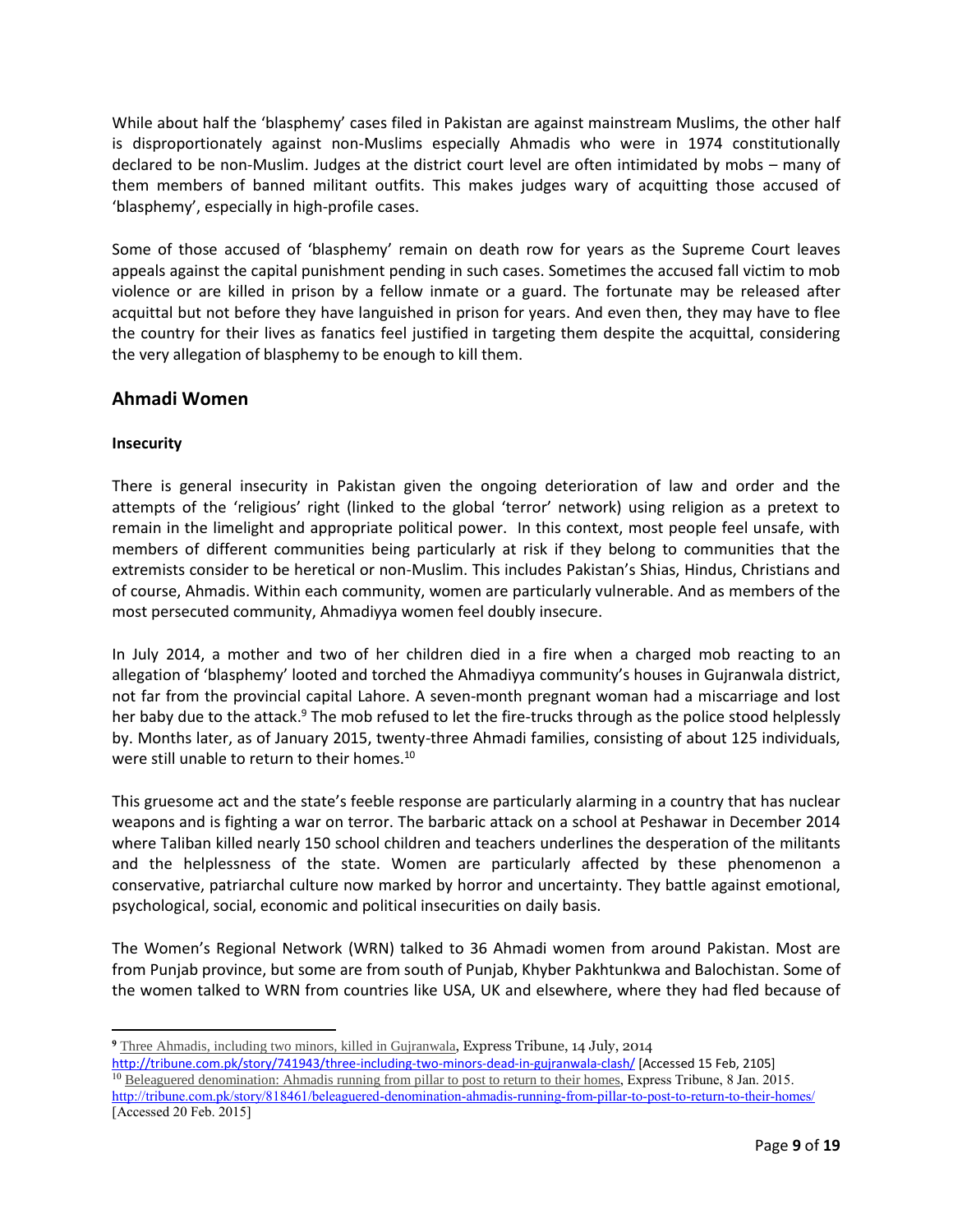persecution. Some of those who had moved abroad had husbands who had been killed or were themselves facing serious threats to their lives. Emotional insecurity is a common thread they share due to having been forced to leave their homes, relatives, and even children and parents. In addition, as women they are fearful of being targeted for sexual violence.

#### **Discrimination**

Discrimination, for Ahmadi women, is a multi-layered phenomenon, in every field, from education to employment, promotion, matrimony, travel, and social interaction. The women who talked to WRN revealed that the academic credentials that carry the word "Rabwah"(the Ahmadi-majority town in Punjab) raise eyebrows.

Ahmadi women tend to wear a particular style of headscarf. In response to the persistent discrimination, some in fact wear it as a symbol of political defiance, despite the dangers. One housewife told WRN interviewers that while she was out in the market, a shopkeeper asked if she was Ahmadi. Thinking that he was some one she knew, she answered in the affirmative. She was shocked when the man asked her to leave the shop because he did not do business with Ahmadis. She thinks she was recognized as Ahmadi because of the style of her headscarf.

A young girl shared her experience of being discriminated against by her own classmates who paid a condolence visit to her house after her grandfather passed away. "They saw a picture of our caliph, Mirza Ghulam Ahmad, hung on a wall in our drawing room. A few days later, when I returned to school, I was shocked that none of them even greeted me. They just walked away. I never knew I could become a devil for them."

An Ahmadi Montessori teacher from Khyber Pakhtunkhwa province told WRN researchers that she was engaged to a recently converted Ahmadi. Her fiancé's family boycotted him after his conversion and he fears they may try to kill him. "I pushed him out to Lahore where he may be safer as people don't know him there. We, as Ahmadis, keep our identity hidden because it is not safe for us to be open about it. Once, a tutor of my younger brother came to the house and happened to see the book of the sayings of our Caliph lying on a table. The tutor bombarded us with questions as if it was a crime to be an Ahmadi. We had to make up a story that the book belonged to of one of our guests, who had forgotten it here, and only then the situation subsided."

She said that the threat to her family is doubled because her father is an Ahmadiyya missionary, as Ahmadis are not allowed to preach their religion. "We have lived in five or six cities," she says. "At the moment we are based in Abbottabad, Khyber Pakhtunkhwa province. It's a lovely city but the people have little tolerance about different religions and ethnicity. We have not told any of our neighbours that we are Ahmadis. People come to our house for meetings and prayers but we keep all Ahmadi documents and printed material hidden away in lockers. We hold our Friday prayers in different locations, with all the Ahmadi families volunteering to hold meetings and Friday prayers in their homes in rotation."

Another Ahmadi woman said that her community is afraid to distribute their religious material due to the fear of persecution, as the law prohibits Ahmadis from preaching their religion as Muslims.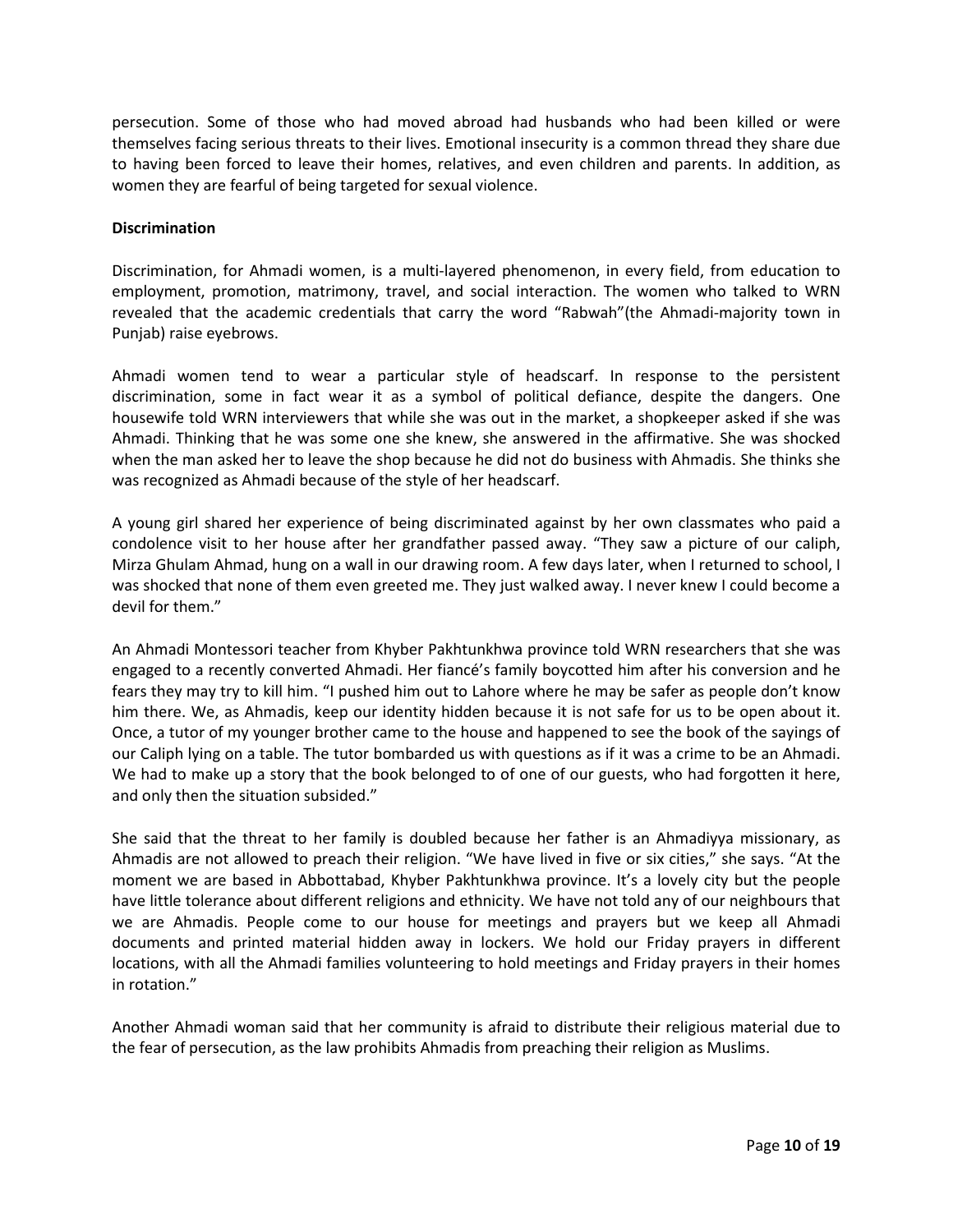Kausar Mushtaq, an Ahmadi housewife from Lahore, said she wanted her children to attend a nearby school. "My children have studied in a Montessori branch of the same school. However, recently, I learnt that the school administration no longer accepts Christian and Ahmadi students. The admission form explicitly asks parents to identify who they are through accreditation by the local imam of the mosque. By this act of the school administration, Ahmadi and Christian children are brushed aside like children of a lesser God. This is the worst form of discrimination. This is violation of the Constitutional right of the children and no one is bothered."

The fear of being identified and exposed and then persecuted is so strong that the Ahmadi community, particularly women, feel insecure even within their own homes. "We have to pack up and lock certain things that might expose our identity before the maids arrive at our homes to clean the house and do the washing. Sometimes we feel it is not even our home because of the fear we continuously face."

A young Ahmadi girl, who now is in the UK for higher studies told the WRN interviewers that her uncle was killed in 2010 at his own home, in front of the family. Some fanatics barged into the house, instigated by a local imam who had given a spiteful sermon during Friday prayers. "My mother locks herself up in the bathroom whenever she is alone at home. She can't bear to be alone at home. She says she looks at her children as if they are tiny sparrows, who grow in my nest but will have to leave it never to return." The mother walks a tightrope of hope and threat whenever her children visit her from abroad. She herself refuses to leave Pakistan for the love of this country.

One woman, who worked in a human rights organization and now lives in USA, shared her experience of harassment by some members of the support staff who were involved in swearing and jeering at her after they learnt she was Ahmadi. She chose not to complain to the higher management for fear of backlash as well as reluctance to see the workers lose their jobs if they were fired. Instead, she quit the job and left the country along with her husband.

## **Cross-community relationships**

The discrimination the Ahmadi community faces due to constitutional and legal framework has infiltrated personal relationships. Several women had experienced social boycott after their religious identity was exposed in places they had moved to. One woman narrated her experience of being on good terms with the neighbours and how that all changed one day when the neighbours learnt that the woman and her family belonged to the Ahmadiyya Jamaat.

"I was unmarried and living with my parents in Karachi. We used to share food and visit each other's houses before that but that all changed after one of our close neighbours found out that we are Ahmadi. It was very humiliating as they stopped greeting us back – it was not a nice feeling to say 'Salam' (the Muslim greeting) to someone and not get any reply. They stopped eating with us or sharing food with us. The mother used to visit my mother and have tea together but now she avoided coming to our house. Whenever she did come, she wouldn't eat anything. We were treated like we were untouchables."

The woman, whose husband is a mainstream Muslim, explained how complicated and fearsome the experience of being Ahmadi was in the workplace. "I work as an accounts officer. At the office one day, someone who knew one of my cousins was Ahmadi confronted me about my religious beliefs. We became locked in a heated debate and I felt it was becoming dangerous. I had to convince him that I am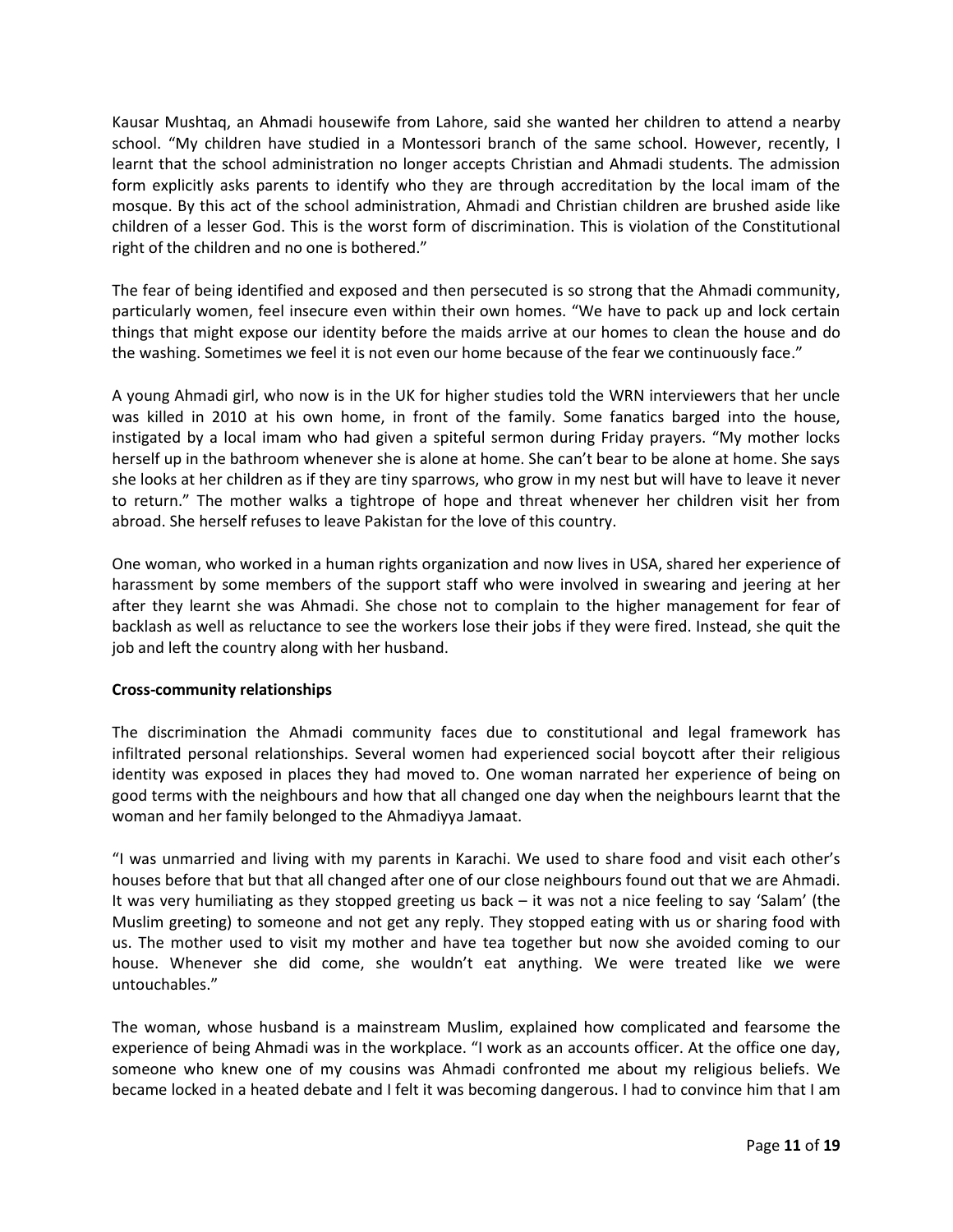Muslim, and that some of our relatives are Ahmadis but I am not. The job market is so small that I cannot risk my job. I have children and a home to run. I can't take the risk of jeopardising my children's future."

Her husband's family who she lives with accepts her faith. They are "different from the majority in regards to the level of tolerance, but even then I have to keep my faith, or religious views, to myself," she says. "In the beginning, I tried to watch the Muslim Ahmadiyya television channel, in my own room, but my in-laws told me that I should not expose my daughter and son to any Ahmadi religious affairs. I understand that they say this out of fear and love, both. My parents-in-law are scared that if the kids go to school and say something about my faith, they will be discriminated against and might get bullied by teachers. This already happened to one of my daughter's schoolmates. It is dangerous for my kids to be Ahmadi. My in-laws don't want my kids to end up like me – someone whose friends left her after university because of her faith."

With increasing opportunities to interact at educational institutes and places of work, young people from the Ahmadi community and those from the mainstream Muslim community sometimes develop romantic relationships with each other. Some of the challenges that Ahmadi women face stem from such relationships. The situation remains calm as long as the Ahmadi's identity remains hidden. Sometimes, such relationships lead to unfavourable, even horrifying consequences.

One Ahmadi mother sent her son abroad because of serious concerns about his life. He had fallen in love with a girl from the mainstream Muslim community. They loved each other and wanted to marry, said his mother. "We had no problem. But when the girl's parents learnt we were Ahmadis, her mother barged into our home with a pistol in her hand. She brandished the pistol and I felt fear running down my spine. She demanded my son immediately cut off all links with her daughter or else he will be killed and no one will ever bother. And it was over for us. That was about two years ago, but honestly, any gunshot I hear makes my heartbeat go crazy as if that woman is shooting us. What a sad and disgusting world we live in."

Not everyone has the means to leave the country and go elsewhere, or they are tied down due to personal obligations. One middle-aged Ahmadi woman told WRN that she would like to go away but cannot leave her elderly mother who is almost blind. The woman herself is divorced, which further increases the insecurity of her position in society.

Even when the law takes its course against those engaged in violence, clerics continue to drum up support for the perpetrator and against the victim. One of the women talked about an Ahmadi food inspector who was shot dead in Lahore in 2009. "The murderer was sentenced to serve some time in jail. The local Imam would speak about his innocence on the loudspeaker in every Friday sermon. He also held collective prayers for the murderer's freedom. He told his followers that killing a non-believer is 'sawaab' (a reward by God)."

She talked about how awful she and her family felt when their neighbours and some hooligans of the street threw garbage at their house. They even celebrated the death of the Ahmadis' fourth Caliph. "They came as a group in front of our house and played loud music, drums and danced to mark the death. We were aghast. How can you celebrate death of someone, especially the one who is religiously dear to others? It is inhuman."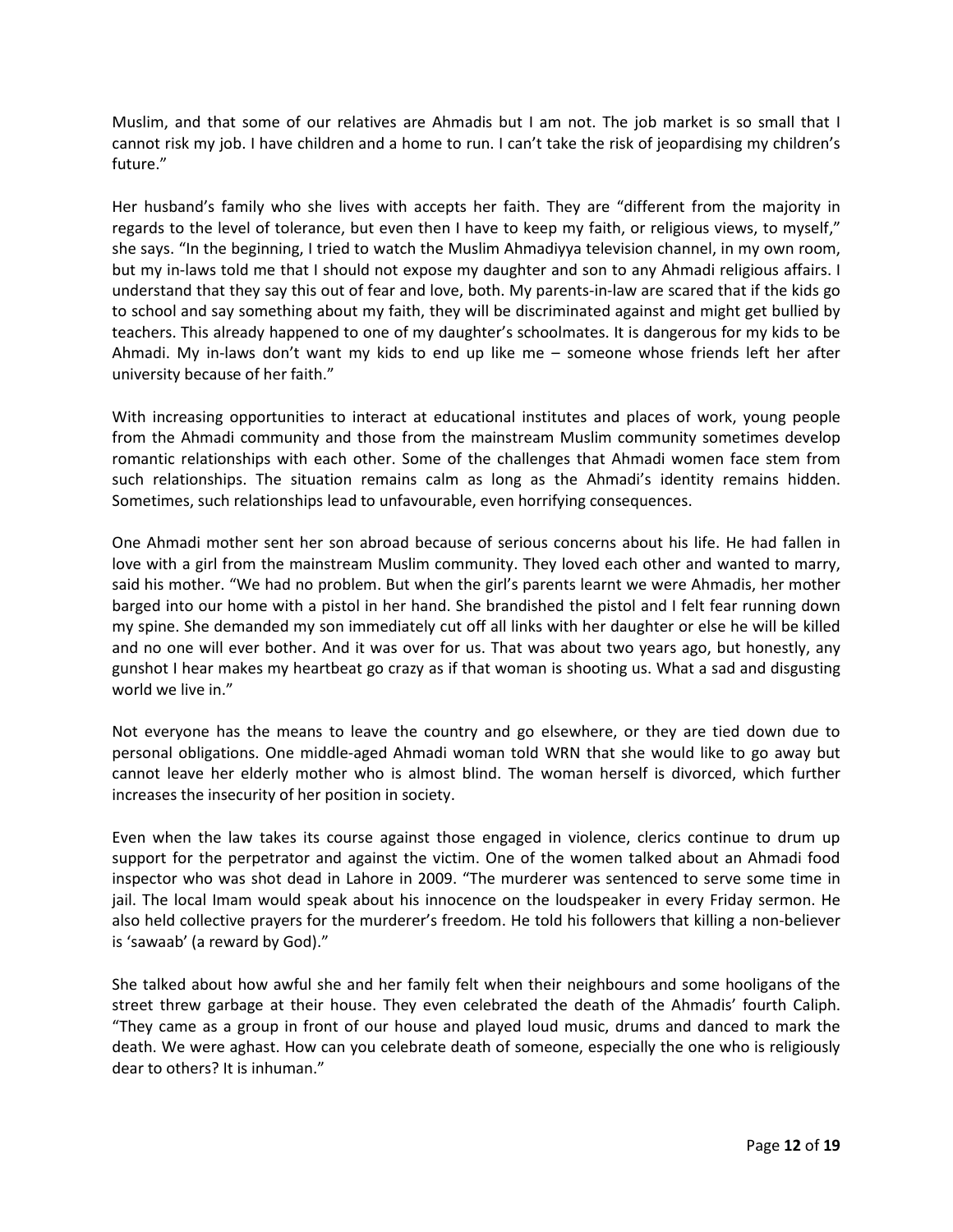#### **Forced to sell and move**

The economic implications of the insecurity have immense bearings on the lives of the Ahmadi community as we understand after looking into their lives closely. They have to sell their property cheaply or have to leave it unattended, shattered or burnt. Saving their lives is the first priority in such circumstances.

One Ahmadi woman, Zakia Arshad, who now lives in the UK where she works for a local charity, told WRN that her family's houses in Lahore were burnt twice, during the riots of 1953 and 1974. Luckily, her family got wind of the attack to come and they were able to escape and go into hiding. She, along with her husband and a son, left Pakistan after twin attacks in 2010 in Lahore. Her husband barely escaped the massacre. He pulled dead bodies over him to save himself. He became psychologically unwell because of that carnage. Zakia sold her property very cheaply.

Two women, one from Islamabad and the other from Faisalabad, shared similar stories. Both had constructed new houses, investing everything they had. When the houses were built, they started receiving threats to their lives. They were forced to immediately sell the property at half the market value and move to Rabwah where there is safety in numbers with other members of the Ahmadiyya community.

Another woman from Multan not only lost her husband but also her home because of the persecution. In 2010, three armed men forced their way into her house, and held her and her children hostage. They shut the door, but deliberately left it unlocked. When her husband came home, he entered the courtyard and called out, admonishing the children for their carelessness in leaving the door unlocked. "As he came a little farther into the courtyard, they jumped out and shot him. He died there and then. Those goons killed my husband before my eyes. They killed him before the eyes of my children. We have been unable to sleep peacefully since then. We sold our poultry farm and shops at a throwaway price. We are not sure if success of my husband's business was the reason for this murder. We moved to Rabwah. Now we live here and are thankful to Jamaat for taking care of us so well. We cannot stay here all our life. There is no NGO or government support available to us in the times of crisis."

A retired school principal in Sialkot, told WRN about the physical and mental ordeal she underwent after her identity as an Ahmadi was exposed. Someone implicated her in a case of offending religious sentiments of the Muslims. She was a widow, a respected and promising headmistress of the government school in the area, but now no one was ready to stand by her. For fear of the police and consequent humiliation, she fled the city and went into hiding for the next two years. Meanwhile, the government suspended her for her absence from the job without any intimation. Finally, someone managed to get her out of the mess and she was reinstated but transferred to Hafizabad, a city in south Punjab. It took her four to five hours daily to commute between home and workplace. After years of this ordeal, she retired and spent her pension in the construction of her own house. After the house was completed, she started receiving life threats. "I had a grown up girl, my daughter, with me now. I could not just sit and watch her get killed or kidnapped or raped by vigilantes. I sold my house, cheaply, and moved to Rabwah," she said, bowing her head sadly.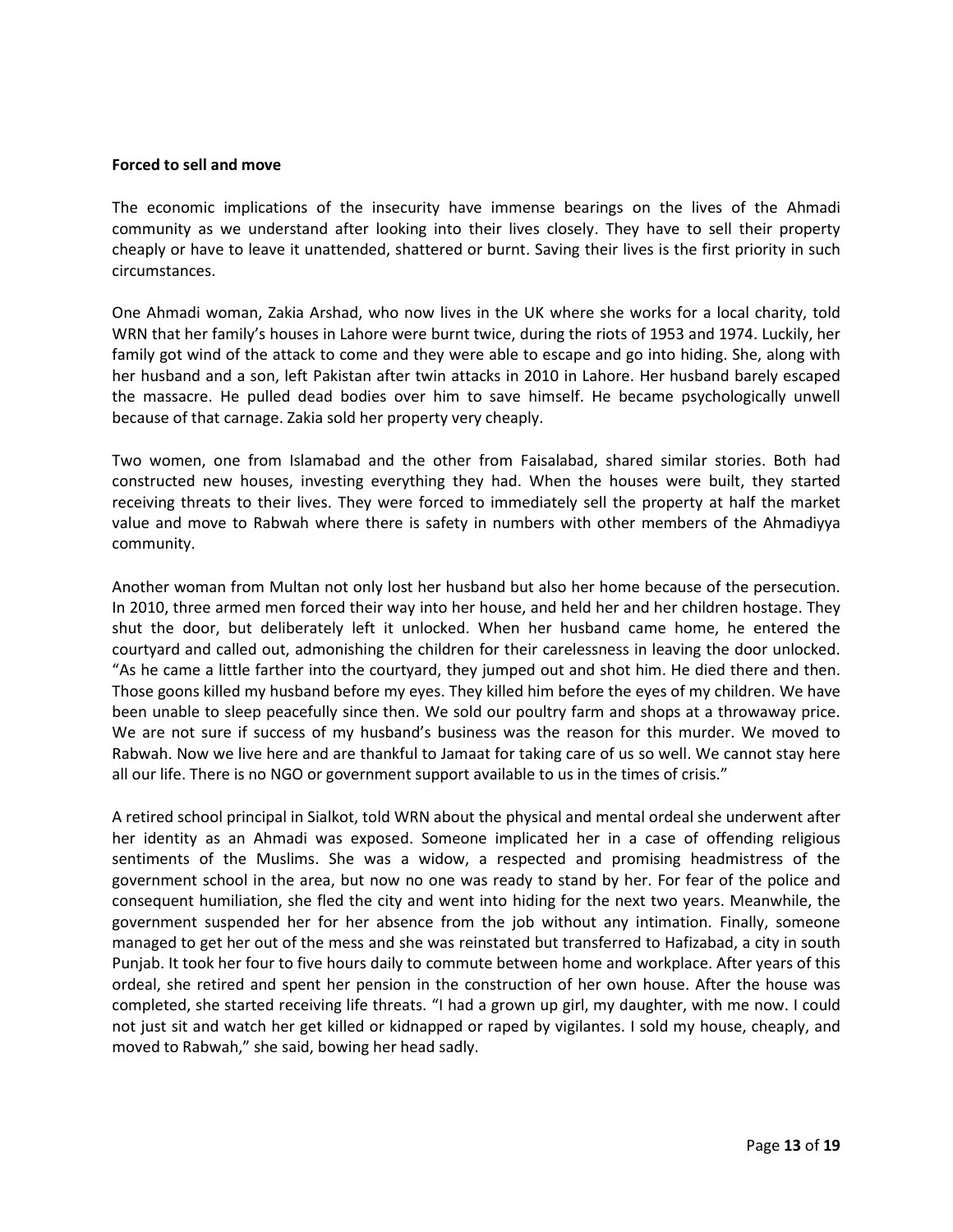A woman from Gilgit, the northern part of Pakistan, told WRN about how a mob killed her brother in Sialkot. The family managed to rescue his only child, a 14 year-old girl who is now married to the woman's son. The family now lives in Islamabad in a location where they feel relatively safe. They moved there after selling their house in another part of Islamabad where they felt insecure after a religious seminary started being constructed in the neighbourhood. She said that her husband, a teacher, was forced to retire early for his faith.

## **Taking a stand: an ongoing struggle**

Only one woman out of all those who spoke to WRN had a positive story to share, in terms of her ongoing struggle in the face of persecution, that she has refused to accept. Qudsia Masaud is a teacher who returned from Libya where her husband was working, to her native town of Dunyapur, near Multan in southern Punjab, along with her three children. Her aim, supported by her husband, a former student activist, was to set up a school in Dunyapur. Although they are Ahmadis, the Masauds run the school strictly along secular lines, with the Islamic lessons taught by qualified Islamic teachers.

"Everyone knows we are Ahmadi. I love teaching and wanted to provide a quality education to my people – that is, the people of Dunyapur where my family has always lived and every second person knows me. When we put all our savings into the school and started to build it in 2011, we started getting threats and I was ready to pack up and go back abroad. But Masaud refused to give up. Without his support I wouldn't have been able to carry on."

She has faced a full-fledged campaign against herself and her school from 'religious' elements. "They went around collecting funds to use against me, tore down my panaflex hoardings advertising the school, held meetings with women in the community to incite them against me, made announcements from the loudspeakers of mosques against me. They accused us of building the school with money from the Jamaat to spread the Ahmadi faith."

She and her husband, who has the backing of the Gondal 'biradari' (the tribe to which he belongs) filed a report with the police against the instigators, and forced the government to take notice. The district administration called a town-hall meeting to resolve the matter and deal with the ongoing processions and agitations against the upcoming school.

"The media was there, the police, the hall was full of these clerics and their supporters, and there was me and my husband. The clerics made speeches against us and said they would not allow the school to function. They called us 'wajib-ul-qatal' (deserving of death) to our face."

Asked if she was afraid, she said, "No. I felt no fear. This is my place, my home. My husband said, 'Building and running the school is our right. No one can stop us. We are professionals, we are building the school with our hard-earned money, and we want to give back to our country. We can take our money and go abroad, but we don't want to. We are Pakistani. Leave religion aside.' The government officials also took a stand and talked about how Islam calls for tolerance and living together amicably."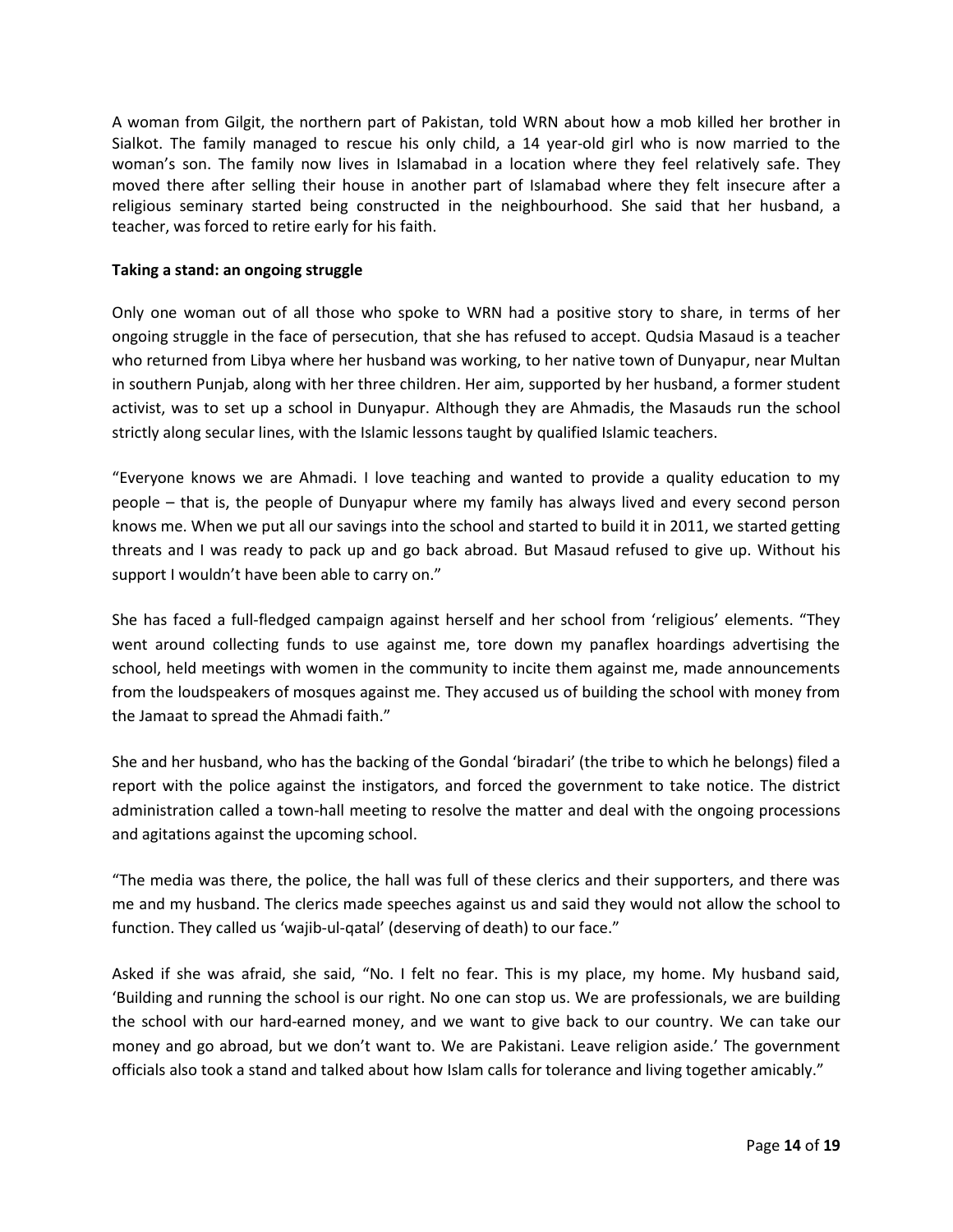The school is up and running with some 160 students today, including the children of some of those who initially participated in the campaign against it. One man was at a mosque where leaflets against the school were being distributed. He himself took 10,000 leaflets to distribute. "But then he came to see me and to see the school, and he realised that this was all false propaganda against me. Now his son has been in my school for the last couple of years, a very bright boy," says Qudsia Masaud.

The harassment is still ongoing but she and her husband are determined not to give in. "They started a wall-chalking campaign against us. We sent photos to the government officials and demanded action. They had the walls white-washed. One man filed an application against me to get the school closed. I have filed a counter case of libel against him, and have taken it to the High Court. All this is difficult and causes tension. I want to focus on my teaching, and constantly fighting these people diverts my attention."

How does she cope? Qudsia Masaud says firstly, it is the support of her husband and her in-laws that keeps her going. Secondly, she has built a strong network of people who stand with her – most of them non-Ahmadis. Third, she has used the laws that are available to proactively challenge those who are trying to undermine and threaten her.

The bottom line is that she knows the propaganda against her is not 'religious' so much as based in business rivalries, as the administration of another school in Dunyapur is clearly involved in the campaign against her school. This in fact is a pattern that is visible behind much of the persecution and propaganda against Ahmadis (and others who are being targeted) – economic or business rivalries, or the involvement of the land mafia when it comes to targeting buildings and graveyards.

"We have to go beyond religion and think about how we can sort out our issues," says Qudsia Masaud determinedly.

# **Findings**

Ahmadis in Pakistan face the dilemma of not being able to openly practice their faith as Muslims because of laws that make it illegal for them to do so. Those who live in communities where their families are well known have a degree of protection as people know them and accept them, like the schoolteacher in Dunyapur. However, due to economic reasons and in search of jobs or to set up businesses, many have moved to cities or towns where they are relative newcomers and lack a support network. In such situations they are forced to keep their identity as Ahmadis a secret.

Over the last few years we see enhanced danger from extremist groups that are using the Ahmadi issue for their own visibility and political power. These groups are increasingly mounting orchestrated campaigns to harass and persecute Ahmadis. Their campaigns feed the larger narrative of violent extremism in the name of religion in Pakistan that not only impacts the country but also has implications in the region and indeed the world.

We live in a global village where people and their lives are interconnected. The hate campaign against Ahmadis that began in pre-partition India now pervades in Pakistan, India, Bangladesh, Indonesia,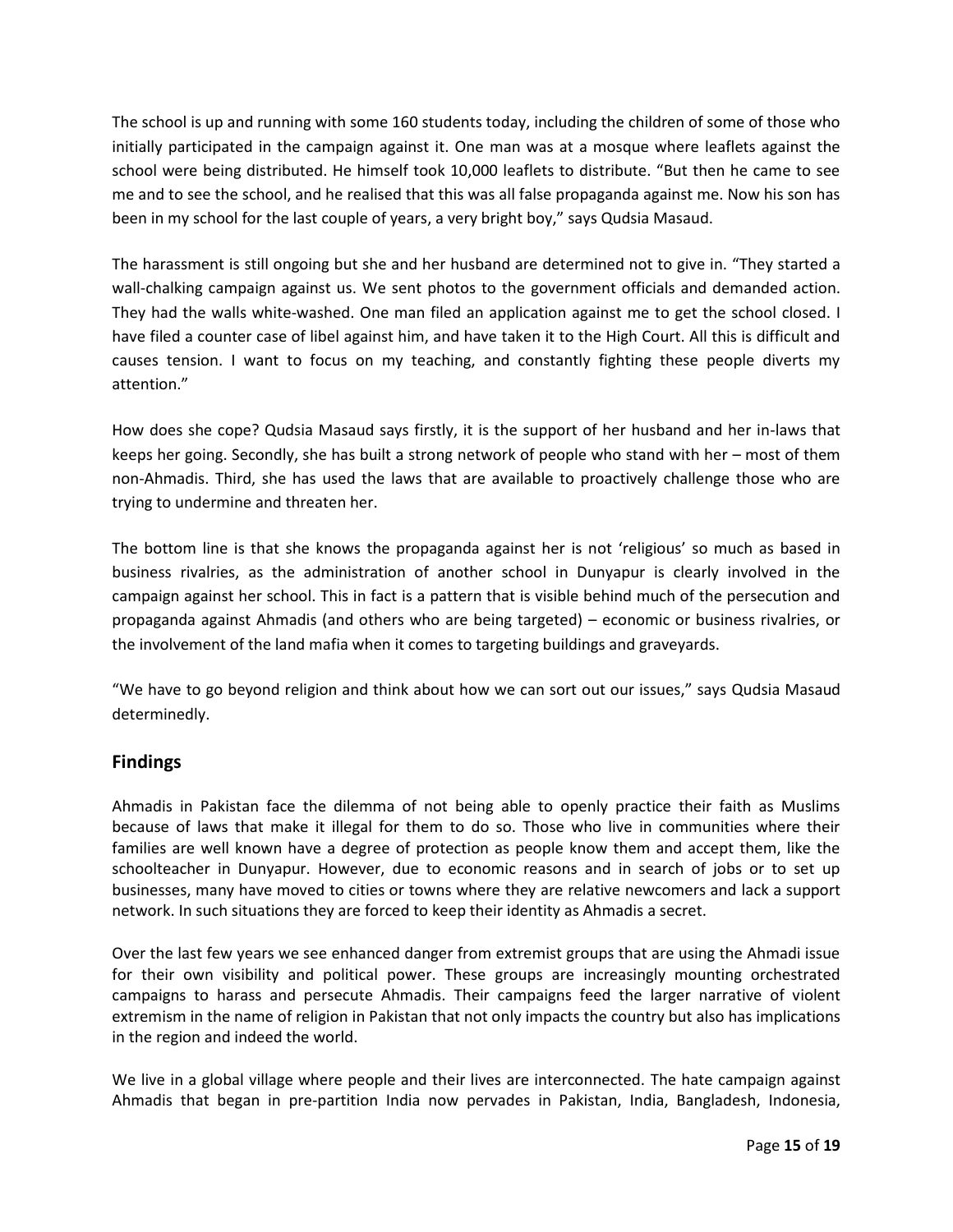Malaysia, Saudi Arabia, and other countries. This qualitative paper by the Women's Regional Network on women in conflict zones finds a plethora of security and socio-political and economic issues concerning Ahmadiyya women in Pakistan.

The global community's assistance, friendly pressure, and understanding of the issues involved in dealing with this crisis are critical for many reasons. For one thing, the issue impacts the lives of millions, not just Ahmadis but also others who are impacted by the narrative built up around the anti-Ahmadi issue. Secondly, as an ally in the America's "war on terror", Pakistan is an important geo-strategic partner that is fighting extremism and terror on its own soil. This war has claimed the lives of over 55,000 civilians and over 3,500 armed forces personnel in Pakistan. Additionally, as Pakistan begins the process of transitioning to a democratic system, the country needs to urgently strengthen the narrative of social inclusion. Finally, Pakistan is a nuclear-armed nation and its stability, pluralist and democratic society is important for global security.

Recommendations arising from WRN's community conversations and the secondary data on Ahmadi community generally and Ahmadi women particularly relate to:

- Educating Pakistani children, youth and religious clergy on social inclusion
- Religious freedom and repeal of the 'blasphemy laws'
- Safety and security of life and property
- Training of the law enforcement agencies
- Economic assistance programs and training to Ahmadi families
- Capacity building, empowerment and leadership training for women

## **Recommendations**

l

## **Educate Pakistani children, youth and religious clergy on social inclusion**

Pakistan's Constitution and international commitments make it binding for the State to ensure the peace and security of its citizens. For this to happen, the country's leadership must effectively mobilize and educate its people especially children and youth – that forms nearly 63 % population of Pakistan - and religious clergy, to engage them in constructive social activism, at schools and communities. Hateliterature, materials and speeches (banners, stickers, graffiti, speeches from mosque pulpits and at public gatherings) targeting different communities, particularly Ahmadis, feed the extremist narrative and must be tackled on a war-footing by Pakistan's political and military leadership. The recommendations of the US Commission on International Religious Freedom (USCIRF) in its Annual Report<sup>11</sup> are worth following up. They include encouraging Pakistan to re-establish the Federal Ministry for Interfaith Harmony, include discussions on religious tolerance in U.S.-Pakistan dialogues and summits, and encourage national textbook and curricula standards that actively promote tolerance towards all religions.

<sup>11</sup> 'Pakistan', US Commission on International Religious Freedom 2014 <http://www.uscirf.gov/sites/default/files/Pakistan%202014.pdf> [accessed Feb 27, 2015]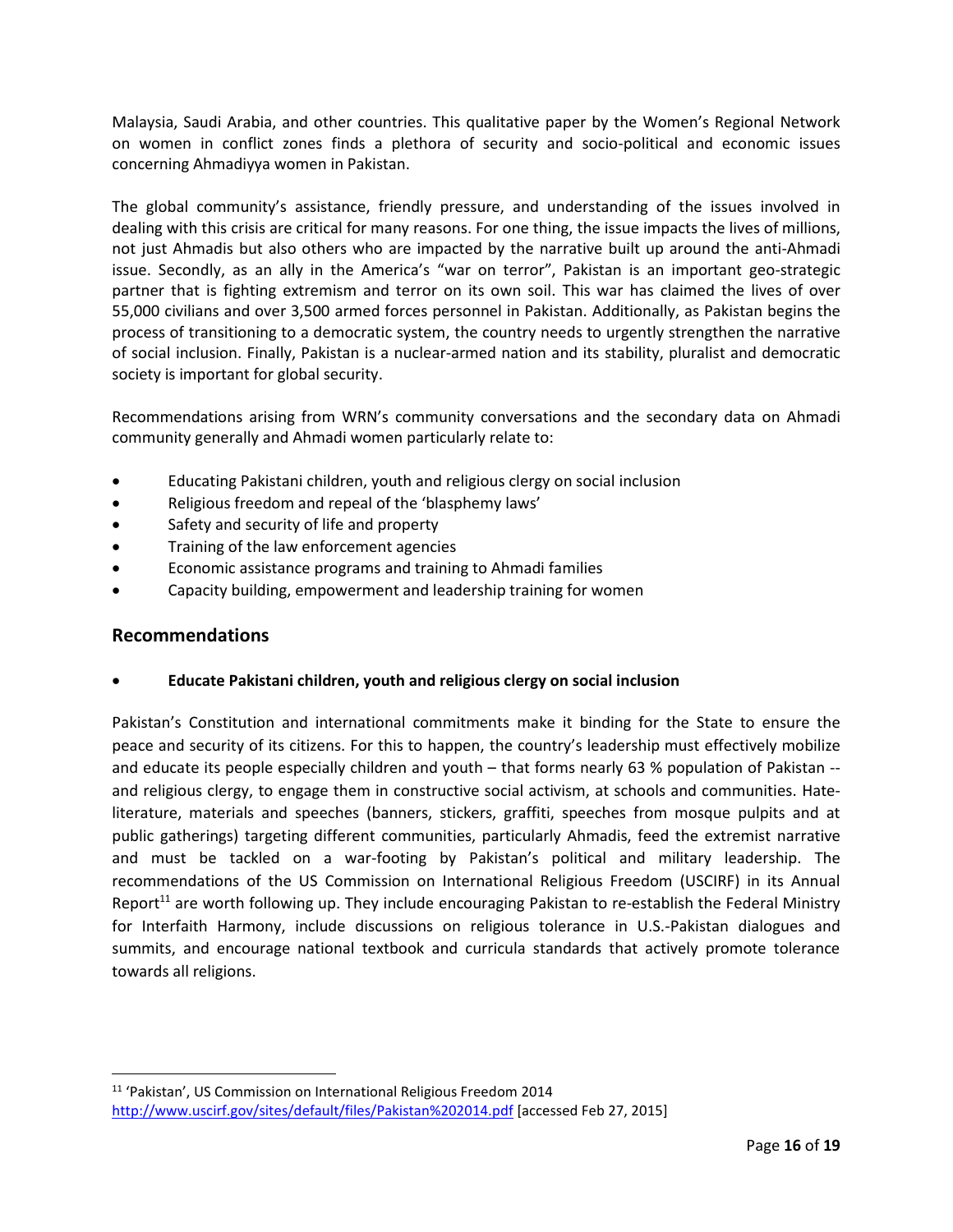## **Curb the freedom to persecute and allow religious freedom**

Extremist groups are free to persecute different communities and individuals, not only curbing their religious freedoms but also subjecting them to violence. Pakistan's non-mainstream communities including Hindus, Christians, Shias and Ahmadis live in a state of fear. Pakistan's Constitution permits religious freedom but the amendments by a military dictator curbed these freedoms. Extremism on the one hand and the state of Pakistan's failure to protect and promote the provisions of religious freedoms on the other hand undermines the overall social environment, particularly for Ahmadis. Ahmadis often find it unsafe to reveal their identity in places where they don't have a support network. The international community can play a role in encouraging Pakistan to exercise its writ and reconsider repealing sanctions on religious freedoms and misuse of the "blasphemy" laws, the repeal of which human rights activists have long been calling for. In the meantime, at least the laws against false accusations of 'blasphemy' should be invoked in order to deter the misuse of these laws. Pakistan must also implement existing laws against hate-speech and take action against those who take out rallies to support murderers and instigate violence from the pulpit, or through media and street power. There is a need to follow up on the USCIRF recommendations<sup>12</sup> for Pakistan to rescind the laws that criminalize Ahmadis' practicing their faith and violates their right to freedom of religion guaranteed in the Universal Declaration of Human Rights and the International Covenant on Civil and Political Rights.

# **Safety and security of life and property of the Ahmadiyya community**

It is clear from numerous findings and reports that while there is general insecurity of life and property in Pakistan, the Ahmadiyya community is particularly vulnerable to the lawlessness, and further faces the desecration of its worship places and graveyards. Pakistan must prosecute those involved in criminal acts whether committed in the name of religion or honour or any pretext, and ensure that those found guilty are brought to justice. Those who aid and abet the perpetrators or allow them to carry out their criminal actions are complicit in the act. Making their identities public and prosecuting them under existing laws may help in this regard. There is hardly any evidence of compensation to the families of those killed by criminals acting in the name of religion. The Pakistani state needs to evolve a mechanism for immediate and adequate compensation of those who lose their family members and/or lose property to such violence.

# **Training of the law enforcement agencies**

In far too many cases police are helpless bystanders in the face of mob violence. There are many factors behind this inaction including lack of leadership, equipment, and/or training to defuse a volatile situation. Fear of the mob and lack of sensitivity towards the life and property of religious minorities may also play a role. Pakistan's law enforcement agencies need training to enable them to deal effectively and empathically with vulnerable communities, whether it is women or religious minorities. Training programs on human rights and minorities rights for the police and other law enforcement agencies need to be carried out on a large-scale basis, building on a few such efforts that have been attempted.

 $\overline{\phantom{a}}$ 

<sup>12</sup> USCIRF 2014; Ibid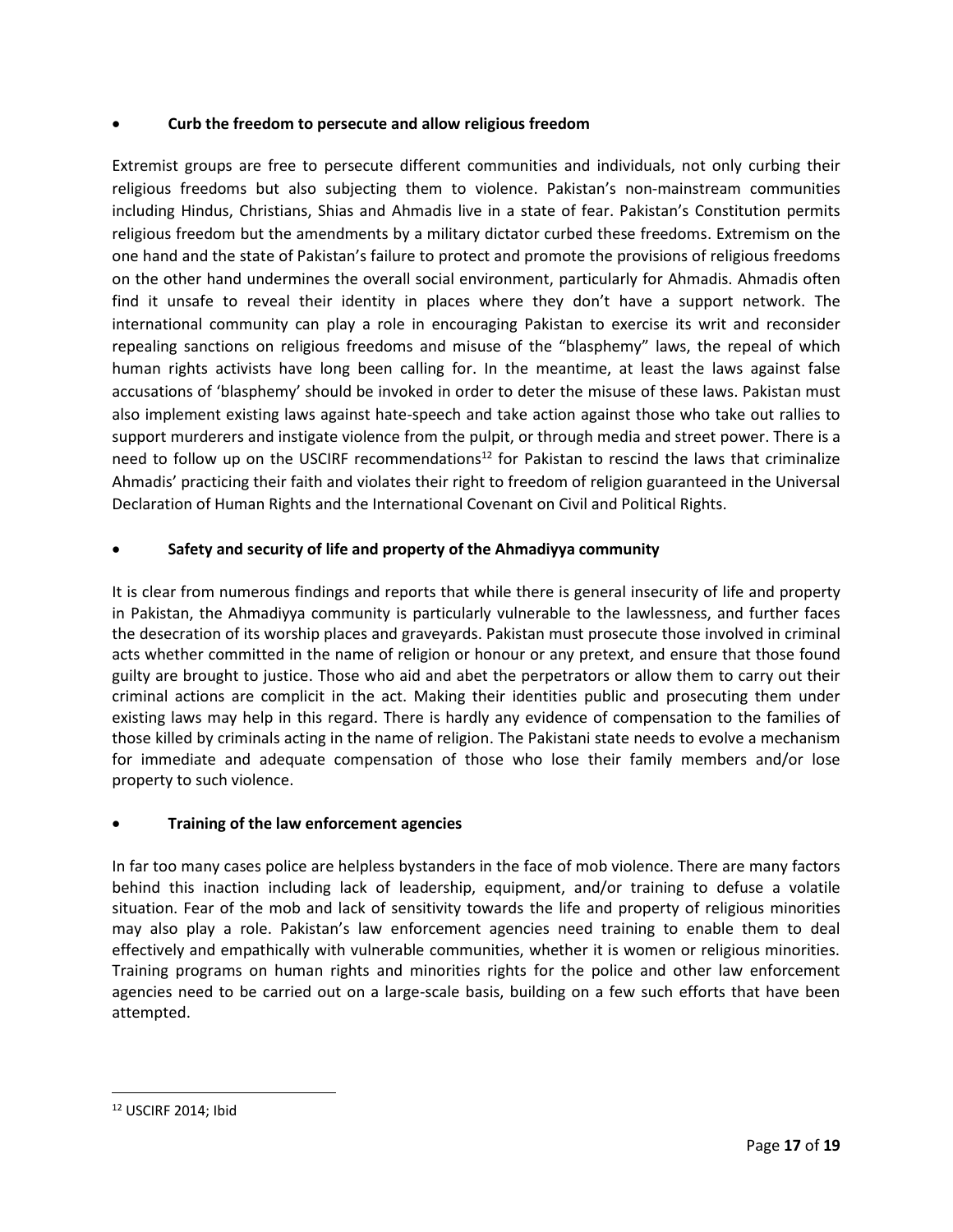## **Assistance and training for Ahmadi families forced to flee or sell their lands or businesses**

Many Ahmadis suffer from loss of livelihood or discrimination at the workplace due to their faith. There is an urgent need for Pakistan to take steps to address this issue so that no one is denied employment, promotion or other facilities due to their faith. Targeted and threatened, Ahmadis are often forced to abandon or sell their businesses or lands at below-market rates and flee to another city or country where they have to start afresh. The Pakistani government must follow such cases of such persecution paying particular attention to motives like land-grabbing or business rivalries and deal with the threats not on a religious basis but through existing laws. Some kind of economic assistance for Ahmadis who are forced to move or start new businesses elsewhere, as well as entrepreneurial training especially for Ahmadi women may go a long way.

## **In-depth Studies and National Database on Ahmadis' Issues**

There is a need for qualitative and quantitative studies on various aspects of Pakistani society, including gendered perspectives in order to make better and more comprehensive policies, analysis and program recommendations. Such a study on the Ahmadi community would also be useful, particularly including the views and situation of Ahmadi women.

## **Capacity building, empowerment and leadership training for women**

Build a support network for women – leadership training, empowerment, capacity building – training in dealing with local administration, filing police reports, working to enforce basic human rights laws in Pakistan.